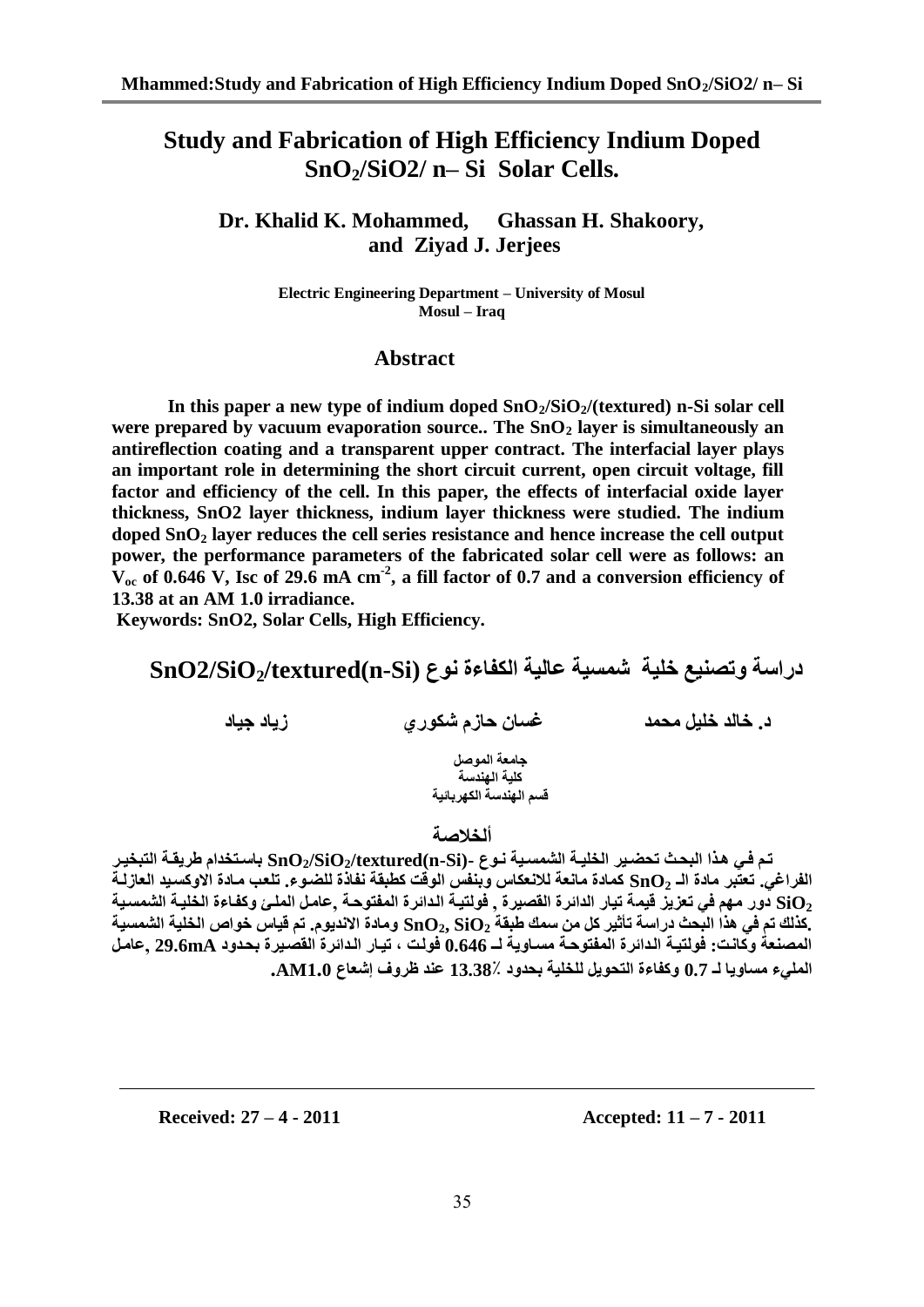#### **1.Introduction:**

.

The wide band gap oxide semiconductor compounds such as  $In_2O_3$ ,  $SnO_2$  have the band gap more than 3ev and therefore are transparent to the radiation with the wave – length more than 0.4  $\mu$ m, i.e for the wave – length from the region of the maximum solar intensity. Their conductivity could be changed within wide limits, from  $10^{-1}$  ohm<sup>-1</sup> cm<sup>-1</sup> up to  $10^4$ 

ohm<sup>-1</sup>cm<sup>-1</sup>. The above-mentioned property permit to use this material in solar cell fabrication as front layer in SIS structures. The investigation of silicon based SIS structures began in 1979 [1]. It was showed that the most efficient solar cells obtained by spray deposition of ITO (Indium Tin Oxide) on the frontal layers of silicon [2]. The equilibrium band diagram for  $SnO<sub>2</sub>/SiO<sub>2</sub>/n-Si$  system is shown in figure (1).



Figure 1. Energy band diagram for  $SnO_2/SiO_2/Si$ (n) solar cell under equilibrium conditions

In MIS type devices, the interfacial oxide layer and the interface states can strongly affect the magnitude of barrier height. This is expressed as

$$
\Phi_{Bn} = \gamma \Phi_{B0} + (1 - \gamma)(E_g - \Phi_0) \tag{1}
$$

$$
\Phi_{B0} = \Phi_m - N \tag{2}
$$

$$
\gamma = (1 + \alpha)^{-1} \tag{3}
$$

$$
\propto = \frac{q}{\varepsilon_0} \left( \frac{D_s}{K_i} \right) \sigma \tag{4}
$$

where  $_{\Phi m}$  is the metal work function,  $E_g$  is the band gap of silicon, **N** is the electron affinity of silicon,  $\delta$  is the thickness of the interfacial oxide layer (SiO<sub>2</sub>), D<sub>S</sub> is the interface state density,  $K_i$  is the relative dielectric constant of  $SiO_2$  and  $\Phi_{Bn}$  is the Schottky barrier height for n-type device.

Illuminating the MIS solar cell results in a voltage "V" across the cell, a part  $V_i$  appears across the interfacial layer of thickness  $\delta$ , while the rest  $V_s$  appears across the depletion region of width "W" of the semiconductor. Thus

 $V = V_i + V_s$  (5)

The energy band diagram for  $SnO_2/SiO_2/Si$  (n) system under illumination is shown in figure (2).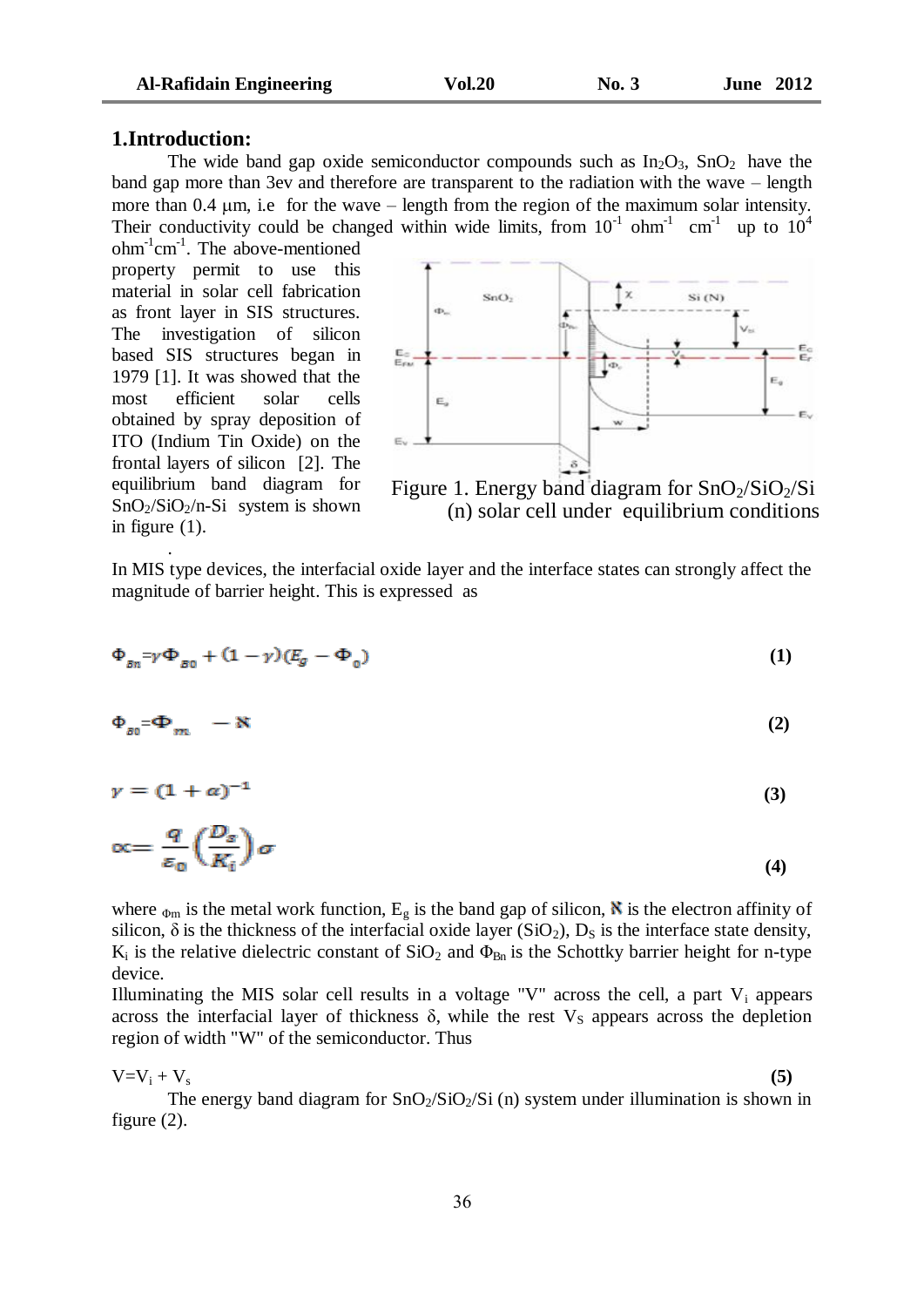

Figure 2. Energy band diagram for  $SnO_2/SiO_2/Si$  (n) solar cell under illumination

The photo voltage (V) developed leads to a net current density (J) which is given by:

$$
J = J_{TH} - J_{TE} \tag{6}
$$

 $J<sub>TH</sub>$  is the hole tunneling current from the semiconductor to the metal, JTE represents the electrons tunneling current from the semiconductor to the metal. This is expressed as [18]:

$$
J_{TE} = J_s \left[ \exp \left( \frac{qV_s}{KT} \right) - 1 \right]
$$
  

$$
J_s = A^* T^2 \exp \left[ \frac{-q \cdot \varphi_{BN}}{\kappa T} \right] \exp \left[ -\aleph^{1/2} \delta \right]
$$
 (8)

In equation (8), X and  $\delta$  are in units of eV and  $A^{\circ}$  respectively.  $A^*$  is the Richardson's constant, T is the temperature and K is the Boltzmann's constant.

The solar cell current-voltage characteristic developed under illumination is given by

$$
J = J_{ph} - J_0 \left[ exp\left(\frac{q(\Delta)}{KT}\right) - 1 \right] - J_5 \left[ exp\left(\frac{q.Vs}{KT}\right) - 1 \right]
$$
 (9)

$$
J_0 = \frac{P_{NO} \cdot q \cdot Dp}{Lp} \tag{10}
$$

$$
J_{ph} = q \cdot \Phi \left[ 1 - \frac{\exp(-\alpha^{\dagger} w)}{1 + \alpha^{\dagger} L p} \right] \tag{11}
$$

$$
\Delta = E_g - \Phi_{g_0} - E_H \tag{12}
$$

In the above equations,  $J_{ph}$  is the photo generated current,  $J_S$  and  $J_0$  are saturation and diffusion (holes) currents respectively,  $E_h$  is the minority carrier (hole) quasi-Fermi-level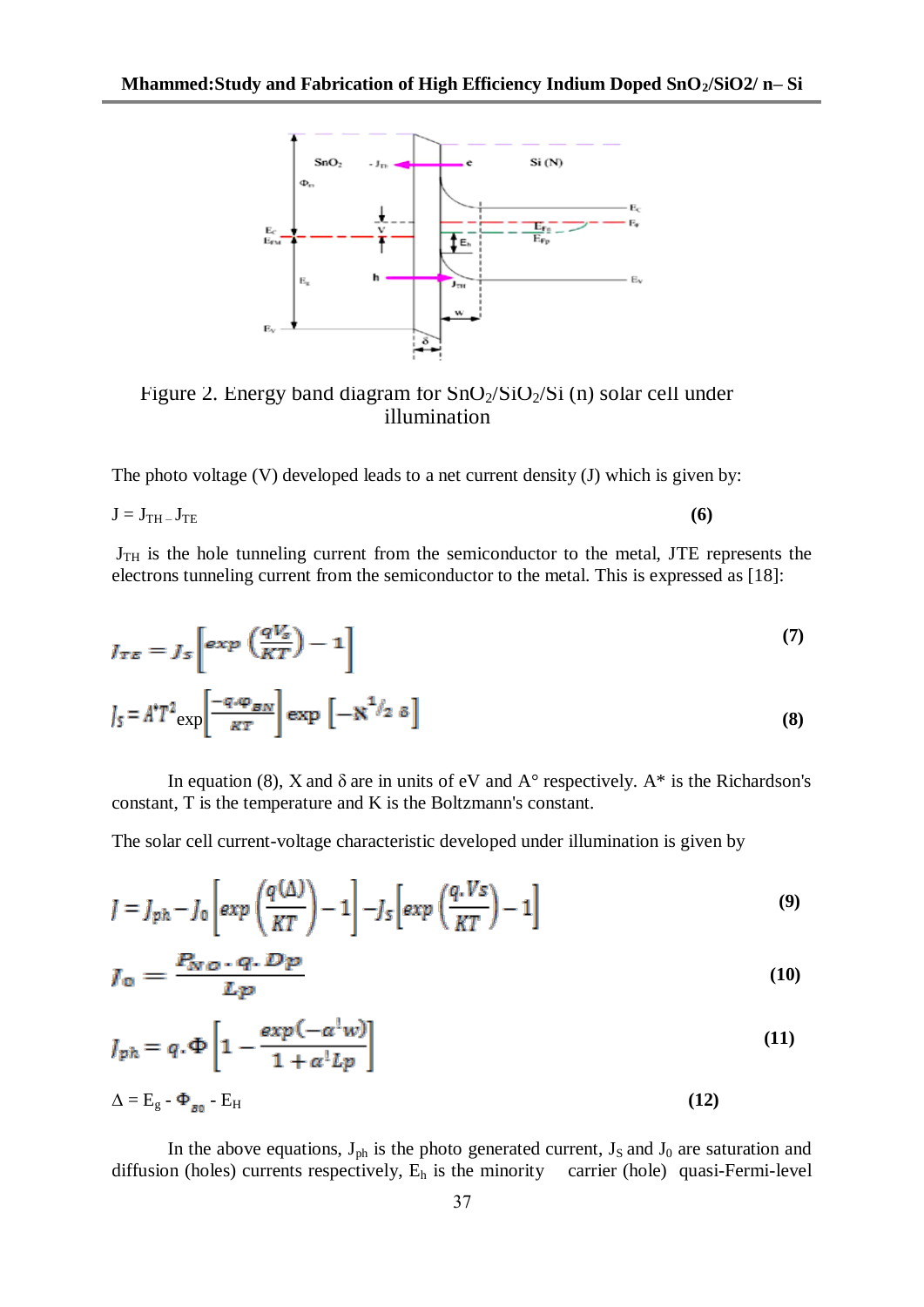from the valence band at the surface ( $E_h > 0.085$  eV for  $N_D = 10^{18}$  cm<sup>-3</sup>). P<sub>no</sub> is the illuminated hole concentration far away from the junction,  $D_p$  is the diffusion coefficient for holes,  $L_p$  is the diffusion length, a' is the absorption coefficient of the material and  $\Phi$  is the light flux density.

The spectral responsivity  $S_{R(\lambda)}$  of a solar cell is defined as the short circuit current density per unit irradiance as a function of wavelength [4] . It is unit is ampere per watt and can be expressed as follow

$$
S_{R(\lambda)} = EQE_{(\lambda)}/(hc/q\lambda) = [1 - R_t] IQE / (hc/q\lambda)
$$
\n(13)

$$
IQE(\lambda) = S_{R(\lambda)} \cdot hC/q \cdot L/(1 - R_t)
$$
\n(14)

Where EQE is the external quantum efficiency, h is the Planck's constant, C is the speed of light, q is the electron charge,  $R_t$  is the structure total reflectance, and IQE is the internal quantum efficiency.

The  $SnO<sub>2</sub>$  has the quality of having high electrical conductivity and transparency at least in the visible region of solar spectrum. It's refractive index lies is between 1.9 and 2.0 [5 ] and hence can be used as a low resistance top contact to the junction and also as an anti-reflection coating for the active substrate.

#### **2. The In-SnO<sup>2</sup> /SiO2/n– Si(n) Structure Fabrication:**

The fabrication samples were prepared by vacuum evaporation technique using Blazer unit (BA - 510) as a coating system . The textured n-Silicon wafers were subjected to a rigorous cleaning cycle in three steps, in order to reduce the pin holes formation [4]. Phosphorus doped n-type wafer (textured) with the thickness of  $300 \mu m$  and resistivity of 1  $\Omega$ . Cm, orientated in (100) plane were used. A thin SiO<sub>2</sub> layer was deposited by vacuum evaporation technique on the cleared textured silicon surface. After the deposition of the  $SnO<sub>2</sub>$  layer with the required thickness on the  $SiO<sub>2</sub>$  layer, the wafer was placed inside an evacuated chamber in order to deposit the last indium layer, the samples then heated up to 150  $\degree$ C for annealing purpose.

Aluminum thin film were deposited as back contacts for the fabricated samples. After the deposition of the aluminum film on the rough face of the wafer the fabricated samples were heated under vacuum to a temperature of  $350^{\circ}$ C for half an hour. This heat treatment is necessary to obtain an ohmic contact ( back contact ) between the aluminum and the wafers [5].

### **3. Results and Discussion:**

### **3.1 The Electrical Properties of SnO<sup>2</sup> – Si(n) Structure.**

The I-V characteristic of the  $SnO_2/SiO_2/(textured)$  n-Si structure for a  $SnO_2$  thickness equal to 500nm and SiO2 thickness equal to 6nm is shown in Fig.(3) . The forward I-V characteristic for the  $SnO<sub>2</sub>/SiO<sub>2</sub>/(textured) n-Si$  structure were measured in the dark with annealing temperature range  $(25{\text -}150)$ <sup>o</sup>C. It is clear that the slope of the forward branches of the I-V characteristics does not depend on the temperature, such behavior of the forward current is characteristic for the case of tunnel processes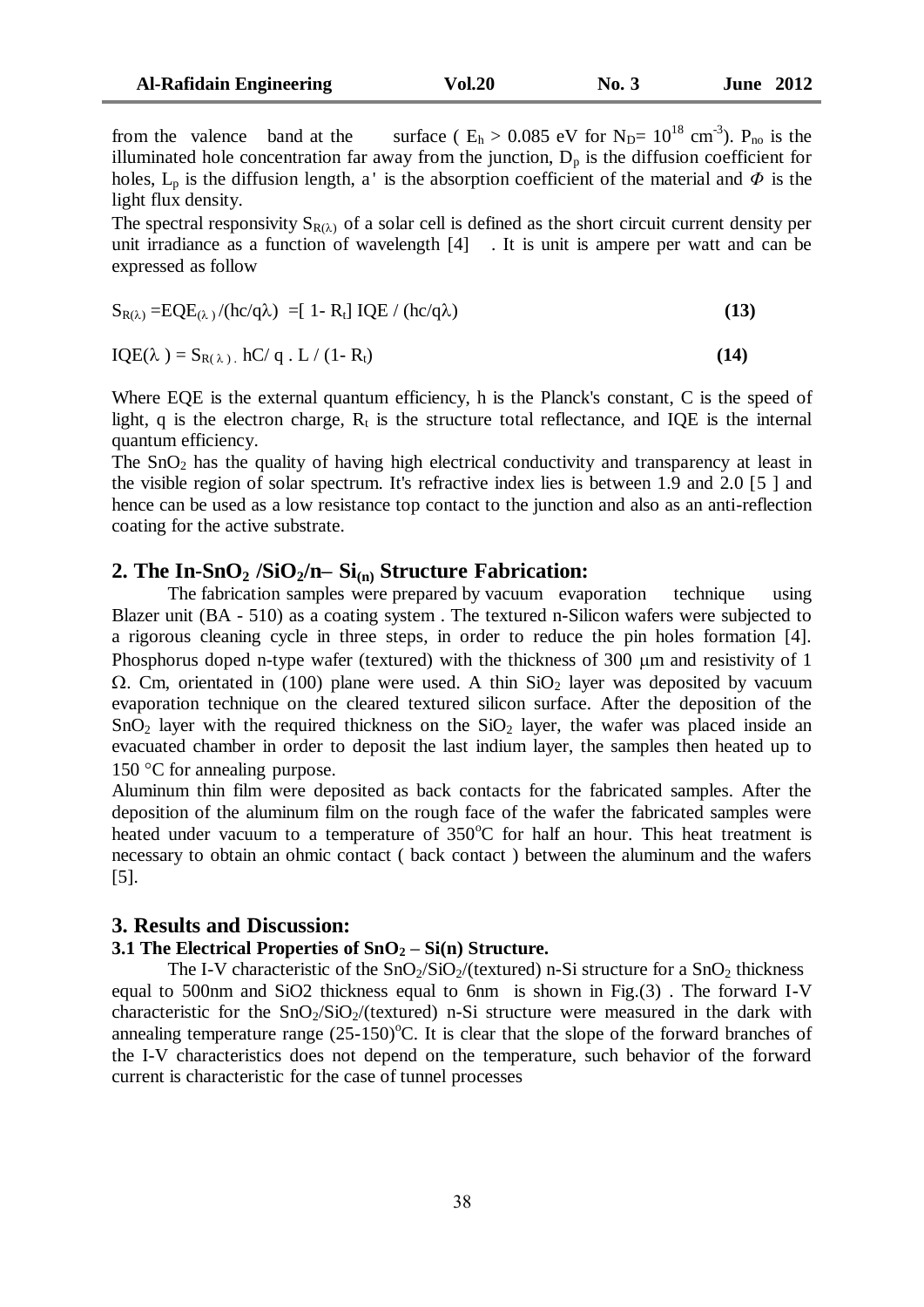

Fig. (3). The forward I.V characteristic of the  $SnO<sub>2</sub> - Si<sub>(n)</sub>$  structures at different annealing temperature(SnO2=500nm,SiO2=6nm) .

The doping level of  $Si_{(n)}$  (10<sup>15</sup>) is too small for direct tunneling through the barrier, and the electron tunneling from the silicon conduction band in  $SnO<sub>2</sub>$  conduction band occurs at the participation of traps in the depletion region [6].

Figure (4) shows the reverse (I-V) characteristic of the  $SnO<sub>2</sub>/SiO<sub>2</sub>/(textured) n-Si$ structure at different annealing temperature.

The electron tunneling from the silicon conduction band into  $SnO<sub>2</sub>$  conduction band occurs at the participation of traps in the depletion region.



Fig. 4. The reverse I.V characteristic of  $SnO<sub>2</sub>/SiO<sub>2</sub>$  (textured) n-Si structures at different annealing temperature .

 At voltage less than 0.65v the reverse current is nearly proportional to the voltage, but at voltage greater than 0.65v, a sharp rise of current due to tunnel transition of electron from the conduction band of  $SnO<sub>2</sub>$  into the conduction band of Si is noticed. The reverse current is determined by the transport of the minority carries from the Si valance band to the  $SnO<sub>2</sub>$ conduction band for the small bias up to 0.65 V. For large value of reverse voltage, the voltage drops to both the semiconductor and the insulation film. The almost linear depends of these characteristics demonstrate the power law depends of reverse current from voltage.

$$
I_{rev.} = C.V^{n}_{rev}
$$

Where C is a constant

This lead to the modification of the energetic band diagram and in this case the tunneling of the electrons from the  $SnO<sub>2</sub>$  condition band to the  $Si<sub>(n)</sub>$  condition band take place, which can be observed by the considerable rise of the reverse current as shown in the above figure.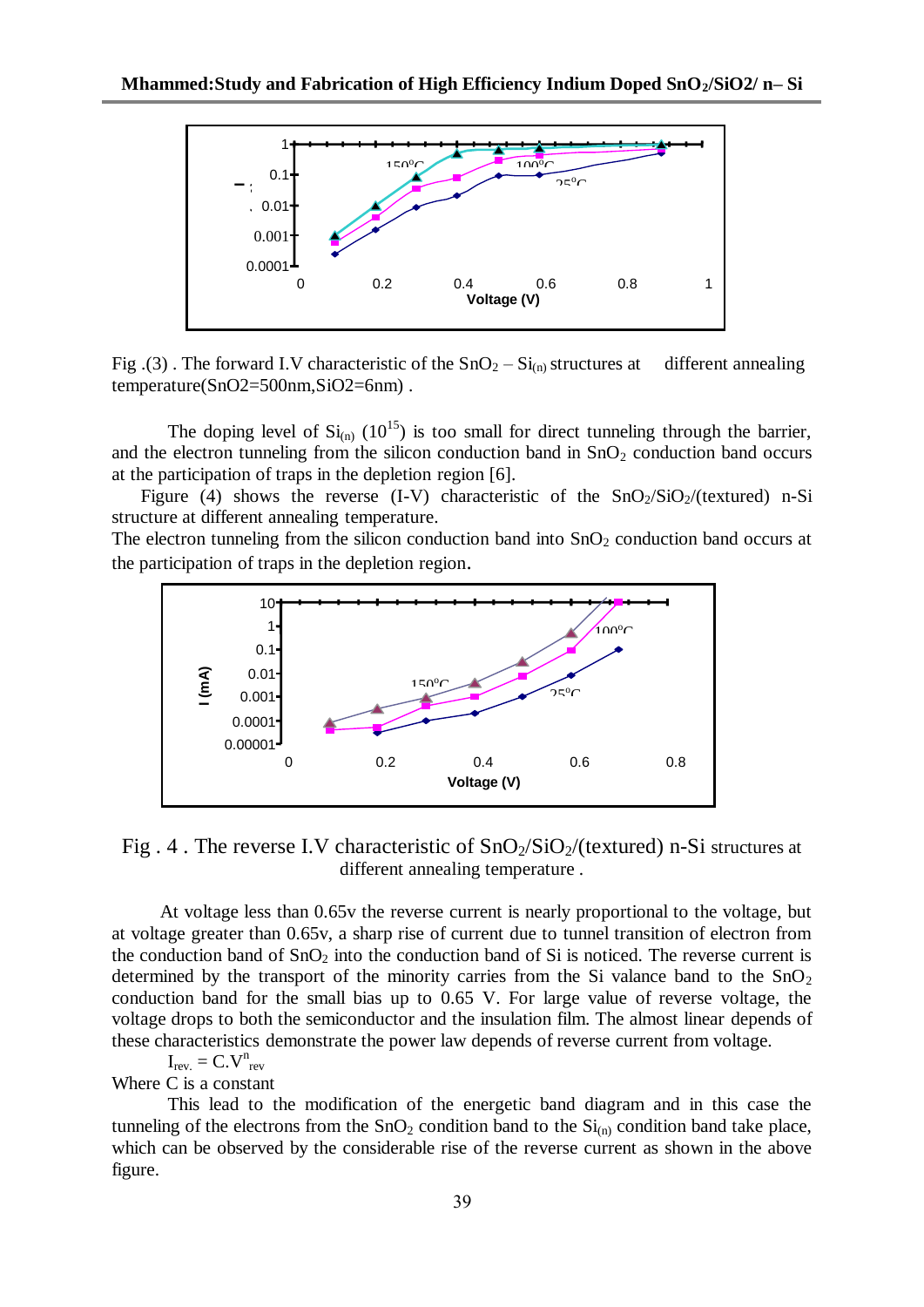| <b>Al-Rafidain Engineering</b> | <b>Vol.20</b> | $\mathbf{N_0}$ , 3 | <b>June 2012</b> |
|--------------------------------|---------------|--------------------|------------------|
|--------------------------------|---------------|--------------------|------------------|

#### **3-2: The Photo – response of SnO2/SiO2/ n-Si Structure**

The sensitive spectral response measurements technique is utilized to experimentally investigate the photo – response characteristic of  $SnO<sub>2</sub>/SiO<sub>2</sub>$  (textured)n-Si structure. Such spectral response measurements enable the calculation of internal quantum efficiency (IQE), which is crucial to understanding and improving the production of solar cells . Fig. (5) shows the relative current response of the  $SnO<sub>2</sub>/SiO<sub>2</sub>/(textured)$  n-Si structure with different  $SnO<sub>2</sub>$ thickness,  $SiO<sub>2</sub>$  layer equal to 6nm and with 150 $^{\circ}$ C annealing temperature for an 30 minutes.



Fig. 5. The relative current response of the  $SnO<sub>2</sub>$   $^{80}_{81}$  structure at different thickness (Ann Temp =  $150^{\circ}$ C).

It can be noticed that the maximum generated current is occurred with  $SnO<sub>2</sub>$  thickness equal to 500nm. Increasing thickness of  $SnO<sub>2</sub>$  layer will lead to lower generated current. The SnO<sup>2</sup> layer acts as a filter or a dead layer on the top surface, which prevents incident light from passing deeply into the sample.

The photoelectric properties have been investigated at the illumination of the structures through the wide gap semiconductor  $(SnO<sub>2</sub>)$ . The short circuit density depends on illumination intensity. The current starts increasing at  $\lambda > 200$  nm and the maximum current obtained at wavelength equal to 600nm. As  $\lambda$  increases above 1.0 um the relative current starts decreasing and still have a significant value of about 42%. The photosensitivity region of the  $SnO<sub>2</sub> - Si<sub>(n)</sub>$  structures is limited by the photon energies [6], which correspond to the band gaps of  $SnO<sub>2</sub>$  and Si. The generation and separation of electron – hole pairs occurs only in silicon while the entire space charge region is satiated here. Figure (6) shows the effect of indium doped layer at the top surface of  $SnO<sub>2</sub>$  layer of the  $SnO<sub>2</sub>/SiO<sub>2</sub>$ /(textured) n-Si structure



Fig. 6. The effect of indium doped layer on the response of  $SnO<sub>2</sub>/SiO<sub>2</sub>/(textured) n-Si structure.$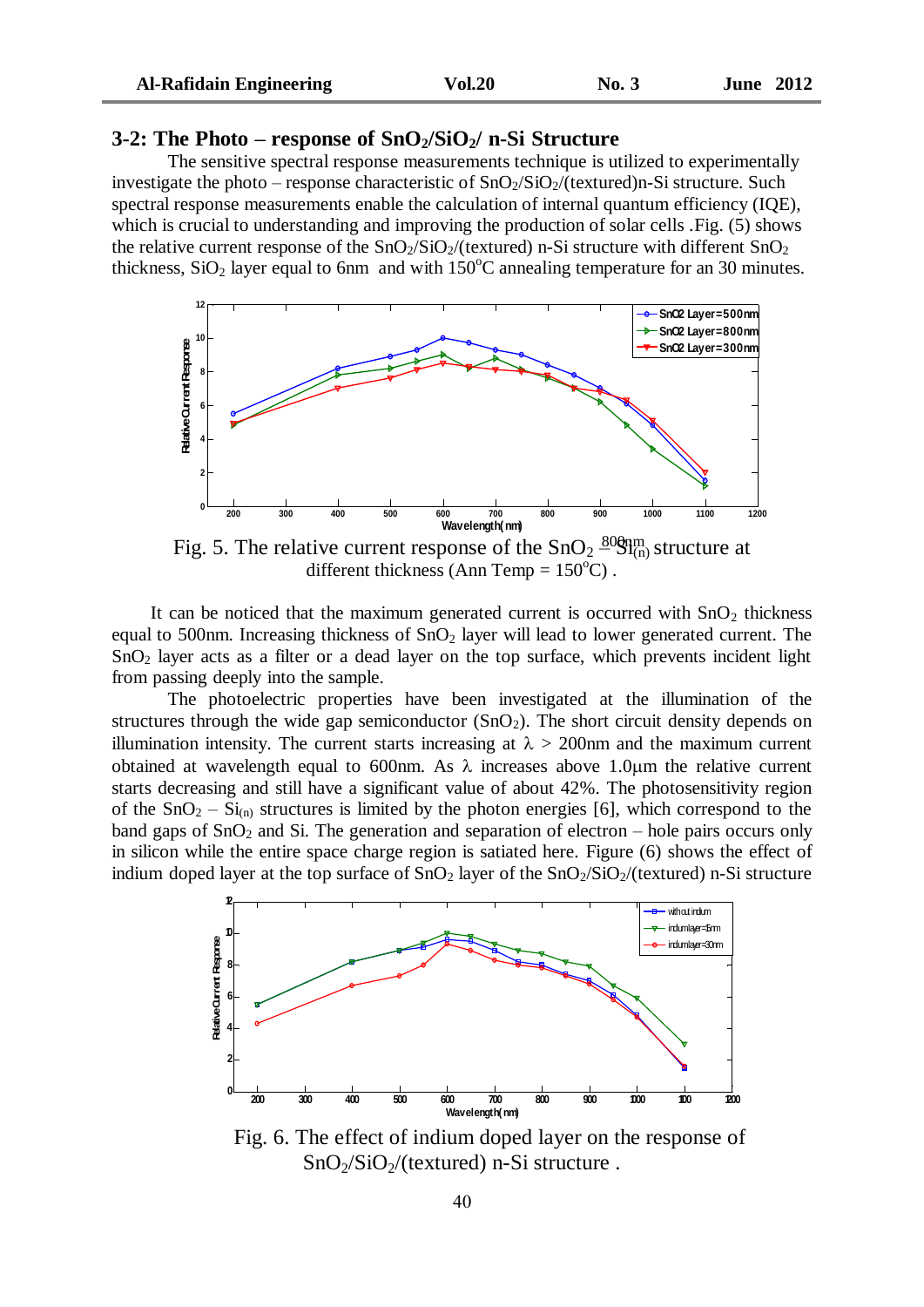It is clear that the photo current response of  $SnO_2/SiO_2/(textured)$  n-Si solar cell is increased at the beginning region of infrared wavelength using 15nm indium layer at the top surface of the cell and before annealing, increasing indium layer thickness tend to decrease the photo response of the solar cell . This is because large indium thickness will form a dead layer at the top surface of the cell and prevent light from penetrating inside the cell.

The effect of  $SiO_2$  thickness on the  $SnO_2/SiO_2/(textured)$  n-Si open circuit voltage is shown in Fig. (7) .



Fig. 7. The effect of  $SiO_2$  thickness on the  $SnO_2/SiO_2/(textured)$  n-Si open circuit voltage

 It is clear that the maximum value of the open circuit voltage (Voc) is occurred at oxide thickness equal to 6nm. The open circuit voltage increase with increasing the interfacial layer thickness  $SiO<sub>2</sub>$  in the initial stages is due to reverse current (JS) reduction and it can be said that increasing  $SiO<sub>2</sub>$  layer thickness will results in decreasing the transmission of electrons across the interfacial layer  $(SiO<sub>2</sub>)$  and then the increasing of potential voltage Vi appearing across the interfacial layer. This increase in Vi leads to an increase of the effective barrier height  $\Phi_{g_0}$  which hinders the flow of majority carriers. These two factors play a role in reducing the reverse current  $J_s$  and hence the thermionic emission current  $J_{TE}$  [3].



Fig.(8). Reflectivity versus incident light wavelength characteristic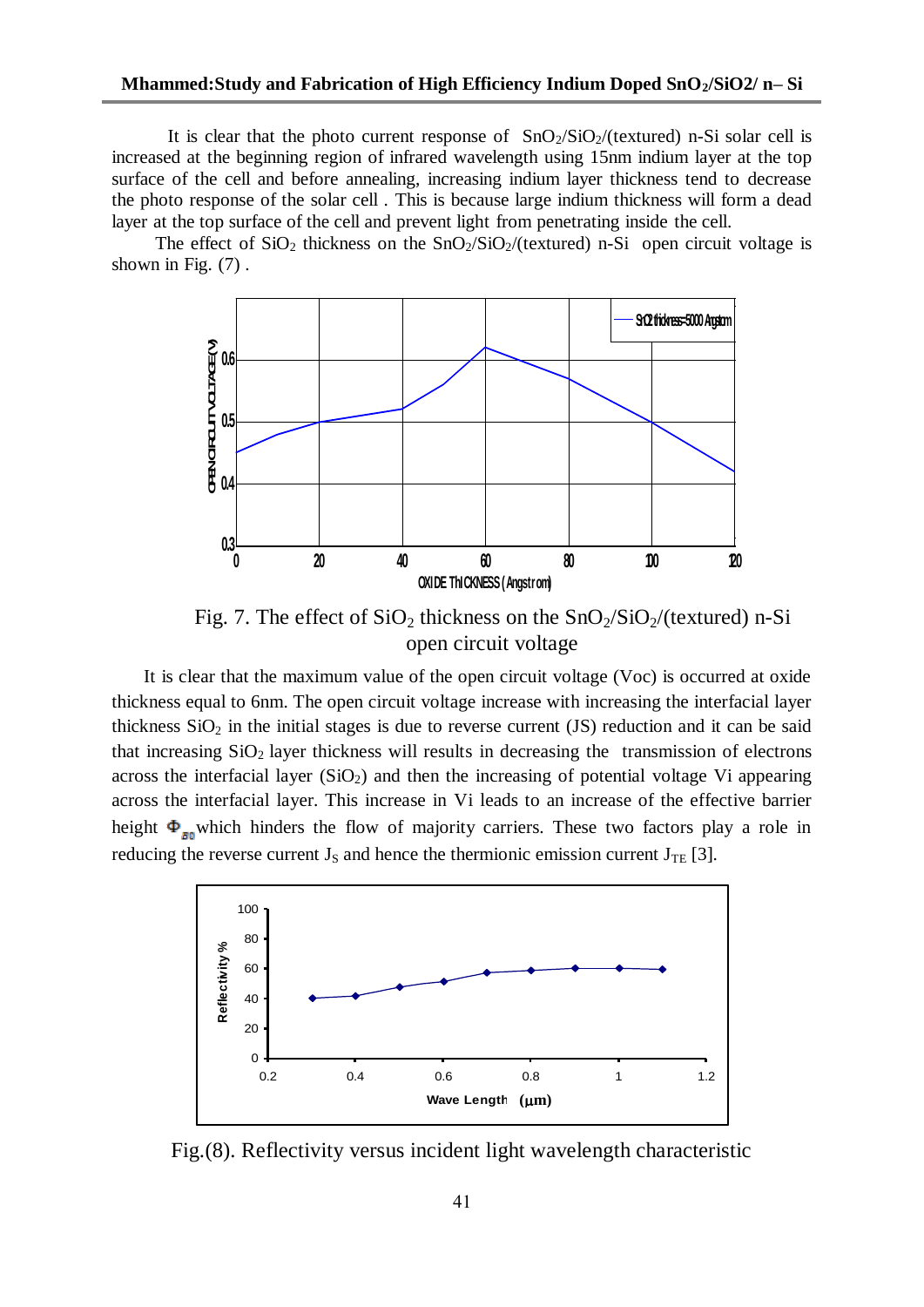| <b>Al-Rafidain Engineering</b> | <b>Vol.20</b> | No. 3 | <b>June 2012</b> |
|--------------------------------|---------------|-------|------------------|
|--------------------------------|---------------|-------|------------------|

The reflectance of the fabricated  $SnO<sub>2</sub>/SiO<sub>2</sub>/(textured) n-Si structure was measured$ using spectrophotometer. Figure (8) shows the relation between reflectivity and the incident light wavelength for a band between 0.3 to 1.1 micrometer .

 The reflectance of the fabricated cell increases as the wavelength is moved toward the transmission region of silicon .It is has a value of 0.41 at short wavelength while this value increasing to about 0.61 at longer wavelength .The lower values of reflectivity can be attributed to the  $SnO<sub>2</sub>$  layer, which acts as an antireflection coating as well as a transparent upper contact.

The relative internal quantum efficiency (IQE) of the fabricated cell is calculated according to equation (14). Figure (9) shows the relative IQE for the fabricated  $\text{SnO}_2/\text{SiO}_2/(\text{textured})$  n-Si structure with 500nm thickness and 150<sup>o</sup>C annealing temperature.



Fig.(9). Relative IQE verses incident light wavelength for the fabricated SnO<sub>2</sub>- Si<sub>(n)</sub> structure (SnO<sub>2</sub> = 500nm, SiO2=6nm, T = 150 °C).

The IQE is a more fundamental quantity, which differs from EQE in the term (1- $R_t$ ), which accounts for reflection losses. It is clear that the IQE of the fabricated cell increases with the increasing of wavelength. The cell exhibit about 40 % IQE at wavelength of up to 750 nm . The IQE start to increase at wavelength equal to 900 nm , and the maximum IQE value occurs at wavelength equal to 1050 nm .In practice, IQE cannot increased more at long wavelength because of parasitic absorption losses, such as absorption in the rear reflector and free carrier absorption [9] .

The current – voltage characteristic for the In- $SnO<sub>2</sub>/SiO<sub>2</sub>/(textured)$  n-Si solar cell at AM 1.0 condition is shown in figure (10).



Fig. 10. The I.V load characteristic of the In- $SnO<sub>2</sub>/SiO<sub>2</sub>/(textured)$  n-Si solar